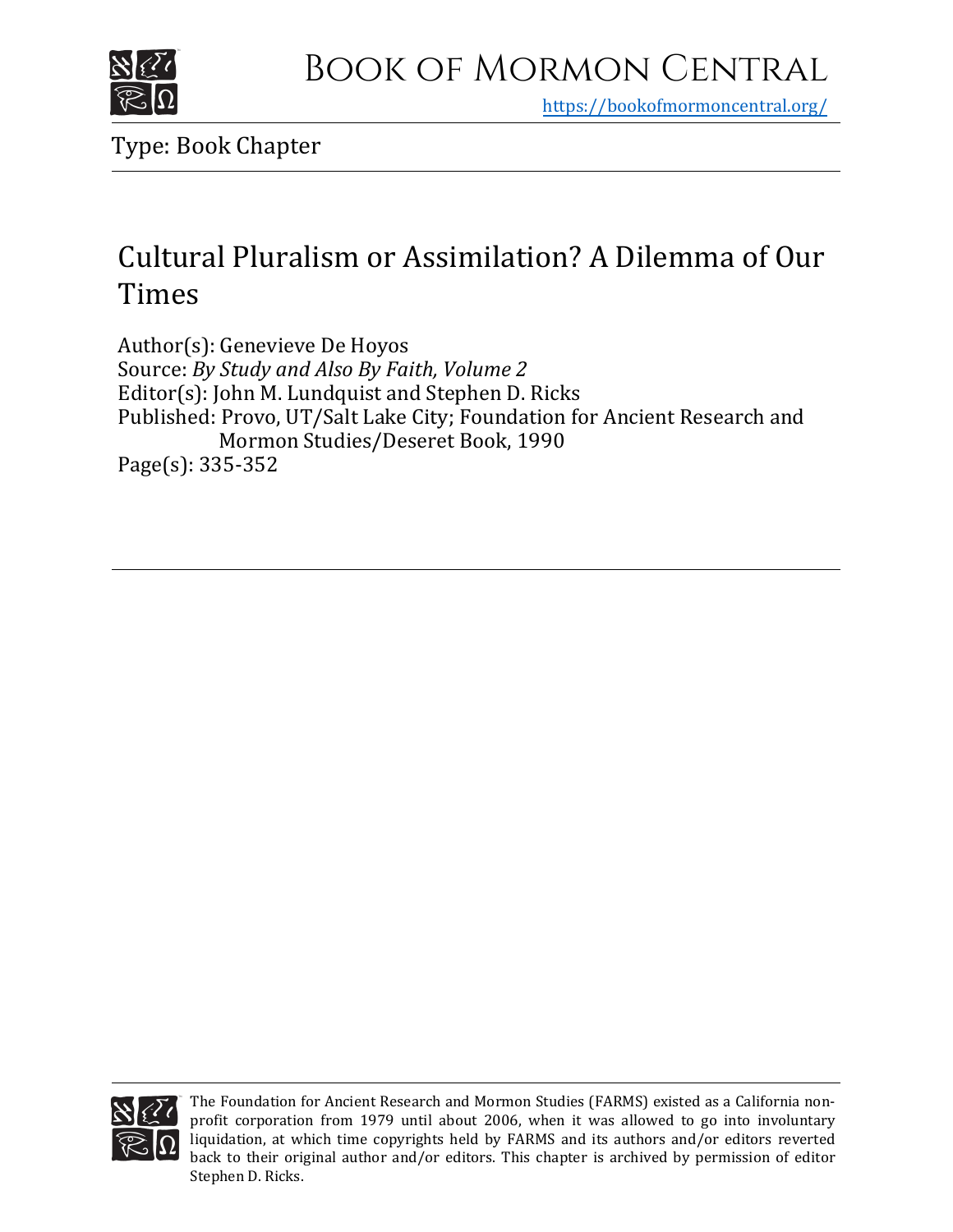# Cultural Pluralism or Assimilation? A Dilemma of Our Times

*Genevieve De Hoyos* Brigham Young University, Provo, Utah

God . . . hath made of one blood all nations of men for to dwell on all the face of the earth (Acts 17:26).

Through the ages, relations between ethnic and racial groups have been at best, fragile, at worst, violent and devastating. Men have forgotten they are brothers. To deal with their conflict in the world, they have tried everything from integration, to pluralism, to separatism, even to extermination.

In our own century, we have seen all of these attempts. In the United States, we have witnessed various degrees of assimilation, Civil Rights, the separatist movement, and the enthusiastic adoption of a popular compromise: cultural pluralism. Worldwide, we may know of the relatively successful adjustment of a tripartite Switzerland, but our awareness is drawn more readily to the violent outcomes of attempted separatism: the forced expulsion of thousands of Asians from Uganda, the periodic violence between Moslems and Hindus in India, and the unending civil wars between Catholics and Protestants in Ireland, and between Christians and Moslems in Beirut. We have been horrified by the genocide of the Armenians by the Turks, of the Jews by Nazi Germany, of the Hutu by the Tutsi in Burundi, $<sup>1</sup>$  and of the Tutsi by the Hutu in Rwanda. $<sup>2</sup>$ </sup></sup>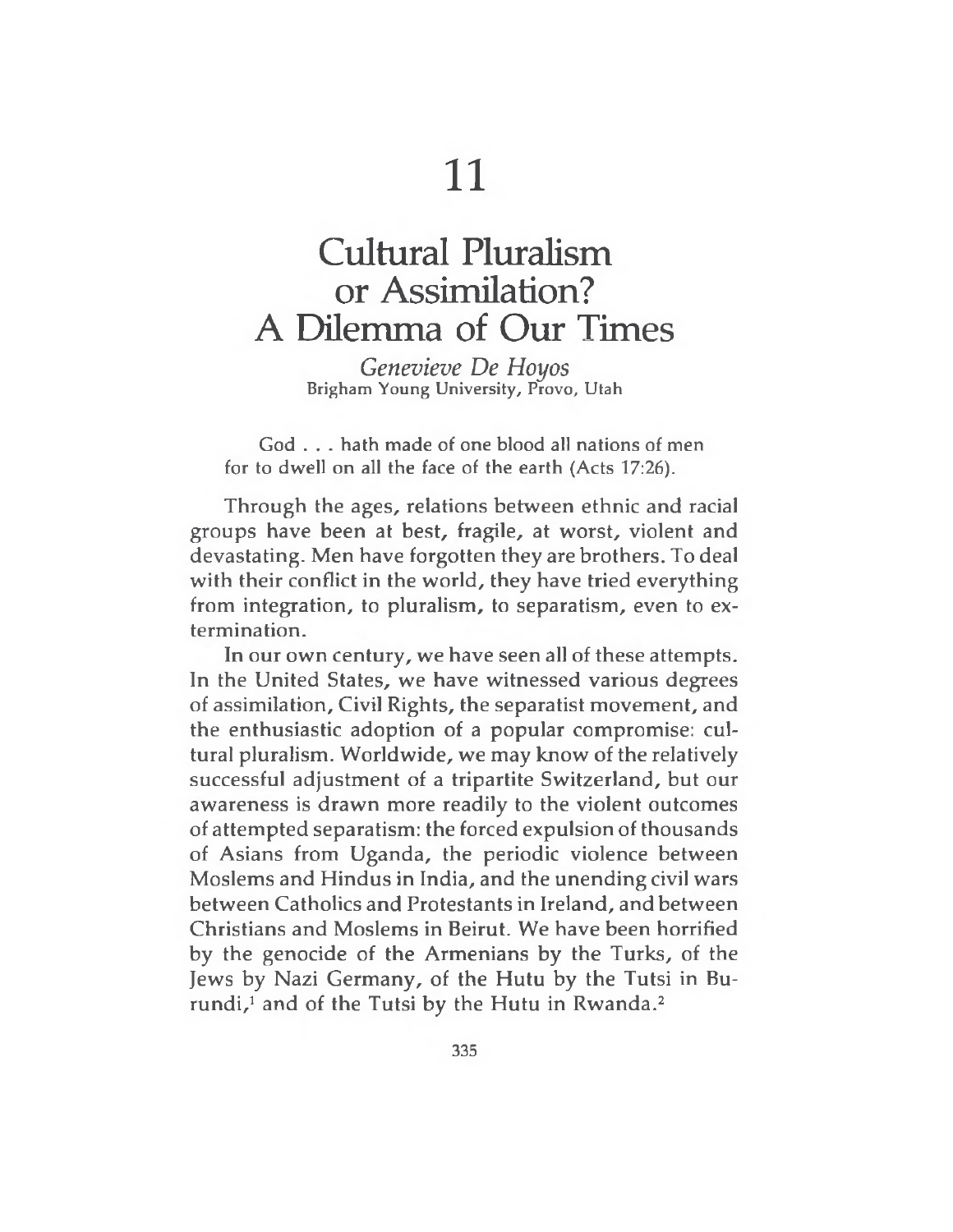The purpose of this paper is to shed some light on the complex problems related to ethnic and racial relations. Thus, we will first focus on the United States as a case study, to identify the basic issues involved in the traditional goal of assimilation. Then we will show that the new policy of cultural pluralism (an obvious compromise brought about by a sense of failure around assimilation) is not a viable goal, since it does not promote structural participation. Therefore, it can only realistically be viewed as a means to an end, or as a rather unstable point between two possible outcomes: assimilation and separatism.

### **A POLICY OF ASSIMILATION**

American society has moved from the policy of Americanization to the melting pot approach, and (as a reaction to minorities' demand for power and separatism) to the cultural pluralism approach. Actually, all three of these approaches represent some degree, some version of assimilation. That is, the American brand of cultural pluralism does not seek separatism in the economic, political, and educational systems. It simply allows greater freedom of choice in more intimate aspects of life such as family, religion, and recreation.<sup>3</sup>

Yet, assimilation is an extremely problematic process which, in order to be achieved, requires: (1) the complete, unqualified acceptance of the minority by the dominant group, as well as (2) the complete, unqualified desire, on the part of the minority, to give up their deepest cultural commitments.<sup>4</sup> Apparently, in the United States, both requirements have often failed to materialize.

### **A. Relative Assimilation of European Immigrants**

The integration of Europeans into American institutions has, for a long time, been taken for granted. A closer look, however, indicates that not all of them have become totally Americanized.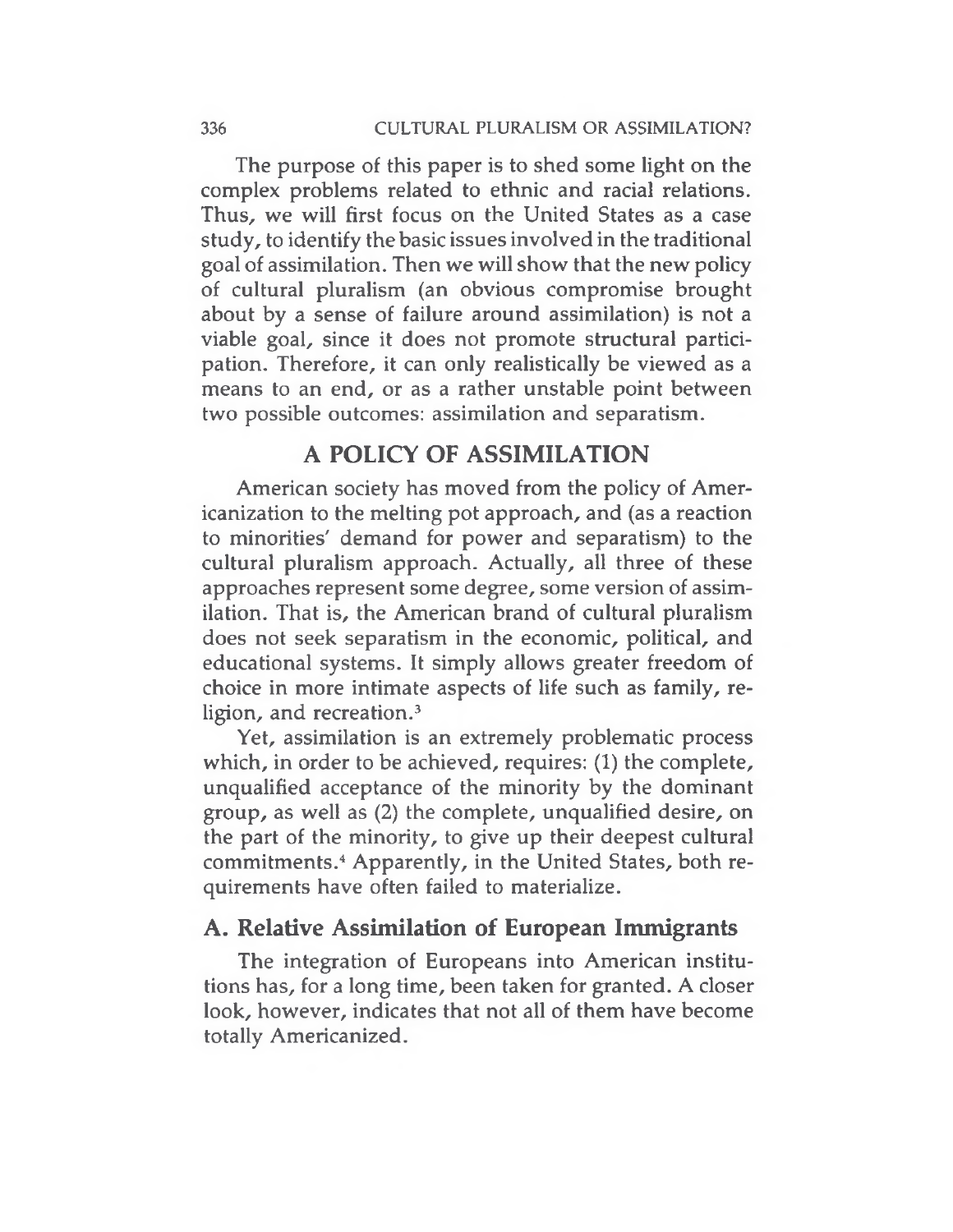*1. Americanization.* From the beginning, people from Europe were invited to come to this country and integrate into the five existing institutions —family, economy, government, education, and religion — already established in England. Consequently, a nation of immigrants was to be quickly transformed into a nation of equals, with liberty for all. In fact, as some writers suggest today, all this really meant was that conformity to Anglo-American norms would be expected. This is indicated by the following equation:<sup>5</sup>

#### American assimilation:  $A + B + C = A$

Most Northwest European and Scandinavian immigrants apparently did not mind very much surrendering their distinctive cultural characteristics. These Anglo-Saxon Protestant groups had given up on Europe and resolved to make a future for themselves in America. The frontier was wide open and they were welcomed by the settlers anxious to develop the nation. They were immediately given the right to vote and encouraged to send their children to school.<sup>6</sup> Soon, their sense of identity was drawn solely from American society, their roots were forgotten, and they were indistinguishable from those who had come before them.<sup>7</sup>

This was the quick mutual acceptance that can more easily take place between two groups of equals, with very similar physique, customs, values, ethos, and so forth, at a time when the in-coming group can be viewed not as a rival for social rewards, but as a partner to achieve common goals.<sup>8</sup>

The next settlers, however, were not as amenable to integration. German refugees chose to remain isolated from their American neighbors in the Midwest, establishing their own schools and maintaining their culture and language. Then the Irish came, escaping in large numbers from the potato famine. They settled in the eastern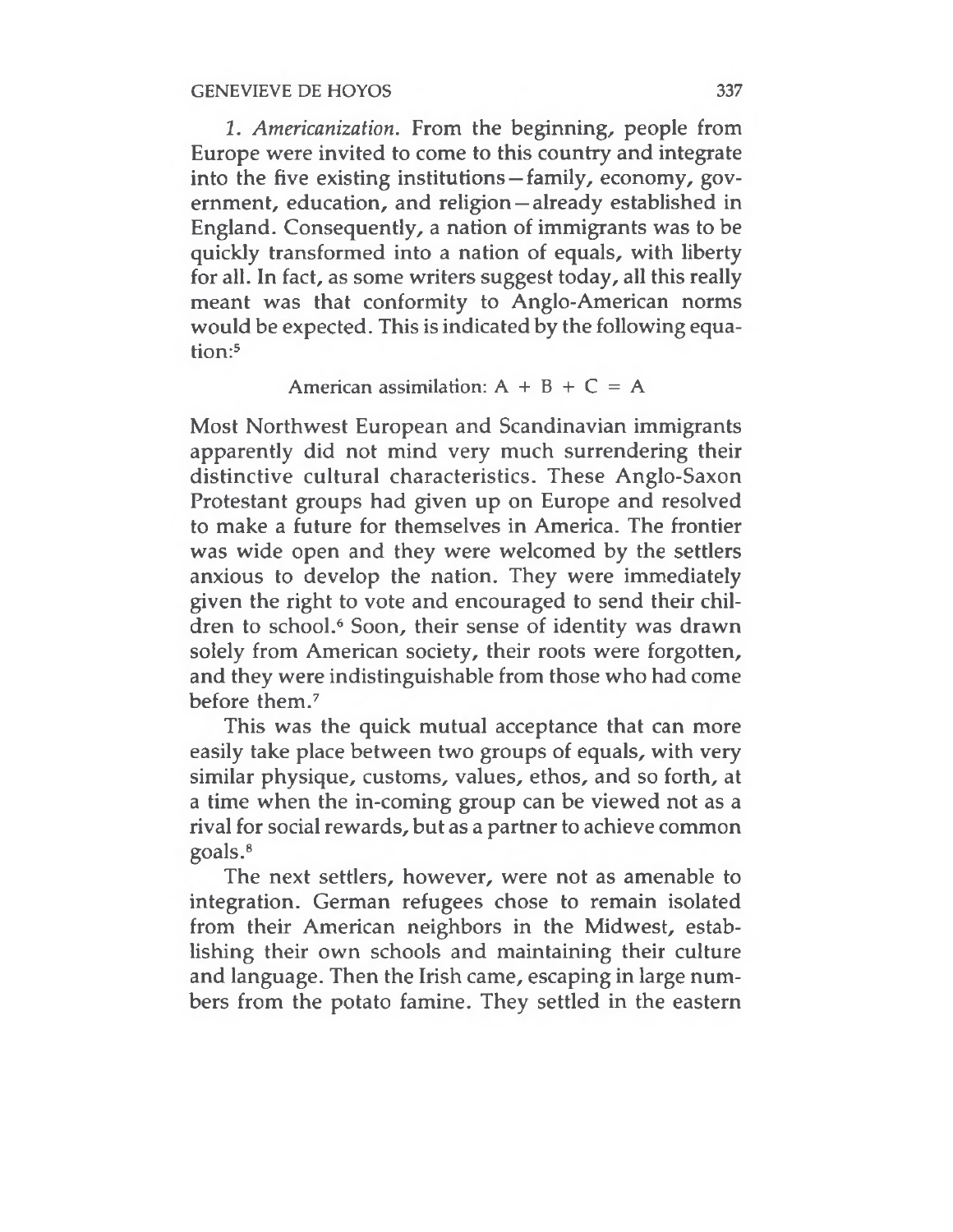cities, establishing their "Popish" churches and becoming visible as a group.<sup>9</sup>

When the next wave of Europeans came, at the turn of the century, they were even more different. From Central and Southern Europe, they brought with them a diversity of languages, religions, manners, and values. They remained in eastern ghettos. Older Americans felt uneasy about them and invoked thoughts of cultural inferiority to justify their prejudice, discrimination, and the resulting unrepresentative immigration quota of the 1920s.<sup>10</sup>

2. *The Melting Pot.* Interestingly, out of this disillusionment emerged a more lenient and open-minded version of Americanization: the Melting Pot doctrine, often represented as follows:

#### Melting Pot:  $A + B + C = D$

This approach theoretically required the fusion of the minority and majority groups, as they combined to form a new group, a new culture, unlike any of the original groups.<sup>11</sup> It reflected (at a time when prejudice was high) an unexpectedly lenient view of the immigrants, and may have been the unrepresentative product of a few, because by then the well-entrenched American institutions were not going to be modified just to please the newcomers. This unrealistic movement enjoyed surprising popularity during the first few decades of this century. In the end, however, the movement was criticized by both the immigrants and the WASPs. Its death blow came at the onset of the First World War when it was discovered that millions in the United States could not communicate in English, had never obtained citizenship, and were influenced by their foreign governments through newspapers published in their native languages.<sup>12</sup> Thus, World War I reintroduced Americanization as a goal.<sup>13</sup>

Through the depression, through World War II and later, prejudice against European minorities abated, and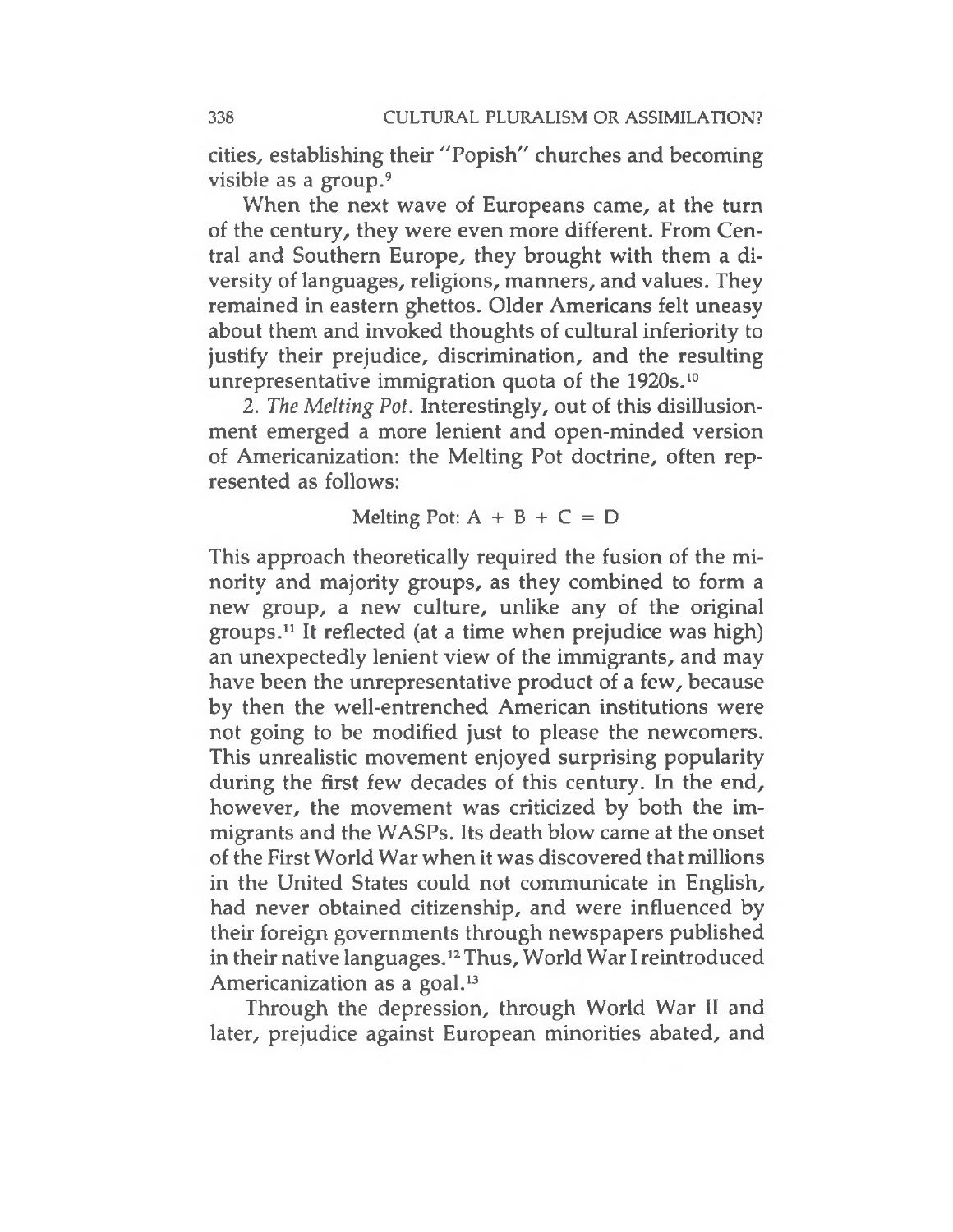these continued the assimilation process. At that time, however, researchers found that assimilation is always somewhat selective and perhaps never complete. For example, in the 1950s, a large percentage of Catholics of European origin were found to have acquired a central aspect of the Protestant Ethic —deferred gratification along with middle-class education and occupations. They had become middle class without becoming WASPs.<sup>14</sup> But on the other hand, social scientists also found that three "religiously defined melting pots" had developed in the United States: one within which the Protestants intramarry, one for all Catholics, and one for Jews, with few (but slowly increasing) intermarriages in between.<sup>15</sup> Thus, in spite of the dominant society's acceptance of European groups, these have been willing and able to give up some, but not all their expressive culture, their deeper values.<sup>16</sup>

Additional research has shown that, the more different immigrants are from the dominant group, the more their assimilation is opposed by the group in power and resisted by the immigrants. More specifically, differences in physical appearance tend to bring opposition and discrimination on the part of the dominant group, and become the greatest obstacle to assimilation. Differences in religion, on the other hand, tend to prevent the minority group from wanting complete assimilation.<sup>17</sup> This is why assimilation is easiest for those who come voluntarily at a time when they are needed by the host society, who are few in numbers or dispersed, and who tend to be culturally and physically similar to the dominant group.<sup>18</sup>

3. *Renewed Ethnic Pluralism.* More recently, a "new tribalism" seems to have emerged among European ethnic groups. This renewed identification is expressed through a greater interest in native food, dance, and costumes, in folk culture, and in religious traditions. It is also demonstrated through visits to ancestral homes, through the increased use of ethnic names, through the establishment of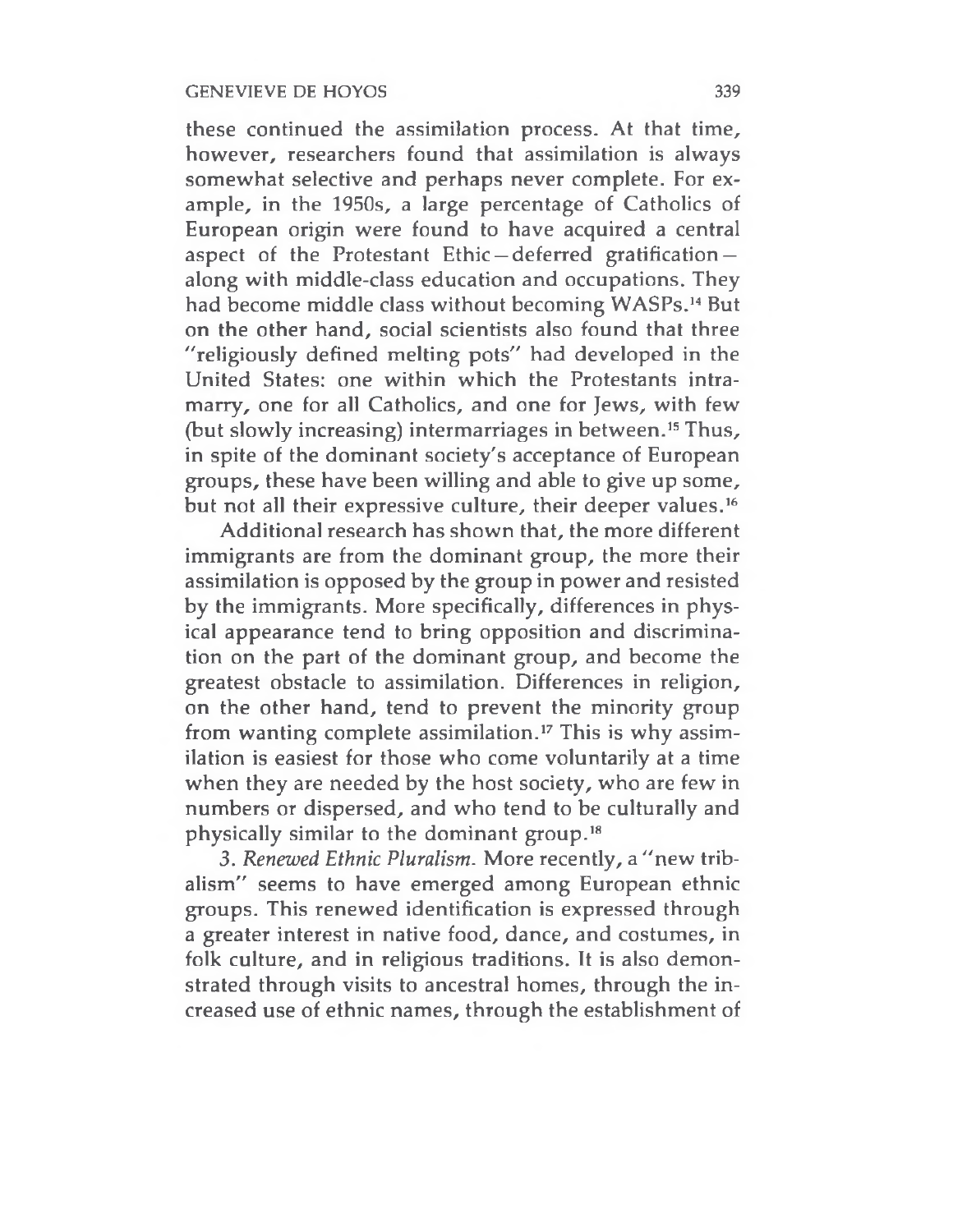fraternal organizations, museums, and native-language newspapers, and through the current resurgence in the use of hyphenated nationality terms such as Italian-American or Polish-American.<sup>19</sup> All these efforts to preserve one's heritage appear to confirm one study which claims that third-generation Irish and Italians are expressing a greater sense of being deprived from their roots than their migrant grandparents themselves had.<sup>20</sup>

This rising white ethnic assertiveness is an unexpected and interesting phenomenon occurring among people who have generally been thought to be well accepted and integrated into American society. It may simply be part of the national trend championing individualism. Or it may be defensive pluralism, motivated by the competition presented by other organized groups who are making claims for special treatment.<sup>21</sup> But it certainly tells us that while it is easy to change one's manners, material culture, and superficial beliefs and attitudes, it is much harder to abandon one's identification with the values of one's original culture.<sup>22</sup>

Yet at this time, there is no doubt that European ethnic groups have generally been integrated into American society. To the extent that they are not, it has been due more to their resisting complete assimilation than to rejection by the dominant group.<sup>23</sup> On the other hand, the people of color in the United States have had a different experience.

## **B. Problematic Adjustinent of Racial Groups in the United States**

Today, four major groups make up the people of color in this country: the Native Americans who, after the Indian wars, ended up mostly on reservations; the Afro-Americans, most of whom were brought as slaves two centuries ago; the Orientals who started immigrating well over a century ago, and a large and varied Hispanic population. Obviously, each of these groups represent widely different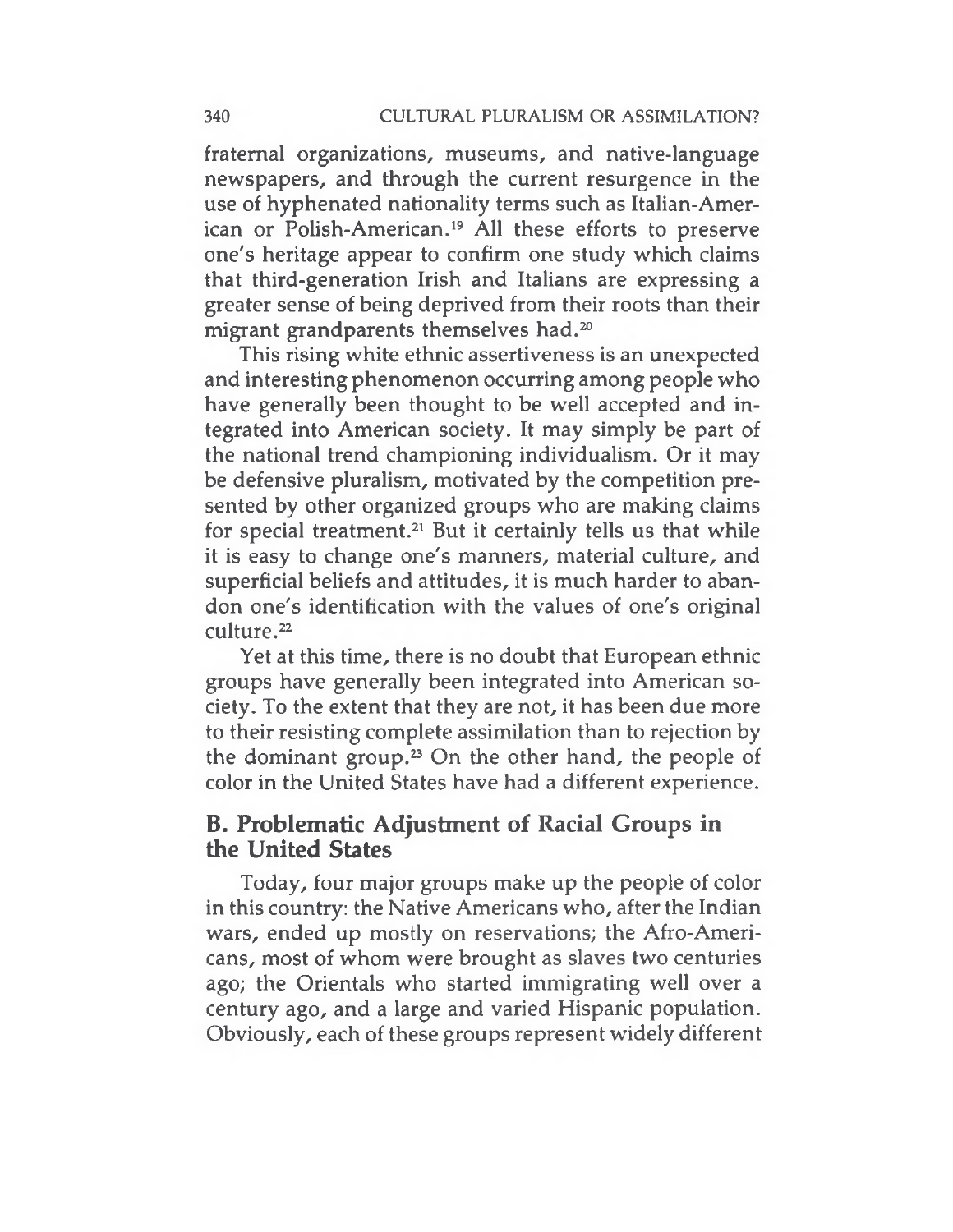ethnic backgrounds, national origins, reasons for being in the United States, lengths of stay here, and discriminatory experiences. Yet, for the purpose of this paper, we are mainly focusing on the Black movement because of their greater involvement in protest.

*1. The Nature of Race and Racism.* Most scientists agree that the concept of race is extremely unclear: all races overlap widely, and biologists have been unable to separate one race from another on the basis of relevant and visible physical characteristics.<sup>24</sup> This lack of a concrete definition, however, has not stopped many from adopting some social definition of race which is then related to specific (and generally negative) behaviors, abilities, and character traits. These traits often become stereotypes which reinforce prejudice and discrimination, and may open the way to institutional racism, or the establishment of norms, laws, and legal structures regulating relationships of the dominant group to given racial groups, i.e., apartheid in South Africa or Jim Crow legislation in the Southern United States. Then comes segregation, the policy of "separate but equal," which makes minority achievement within the dominant group virtually impossible.<sup>25</sup>

Such developments stand in deep contradiction with the ideals of the American dream, and therefore have been identified as the American dilemma.<sup>26</sup> Through the years, social scientists have tried to explain the existence of racism in the United States in terms of personality maladjustment, economic competition, a desire to exploit, the need to have a scapegoat, and existing racial norms.<sup>27</sup> But the dilemma is complex and resists easy solutions.

2. *Racial Militancy and the Emergence ofCultural Pluralism.* Since World War II, a number of Black movements have emerged, making different (and often uncoordinated) demands on the United States government. During the war, Black leaders obtained both the establishment of the FEPC (the Fair Employment Practices Committee) and the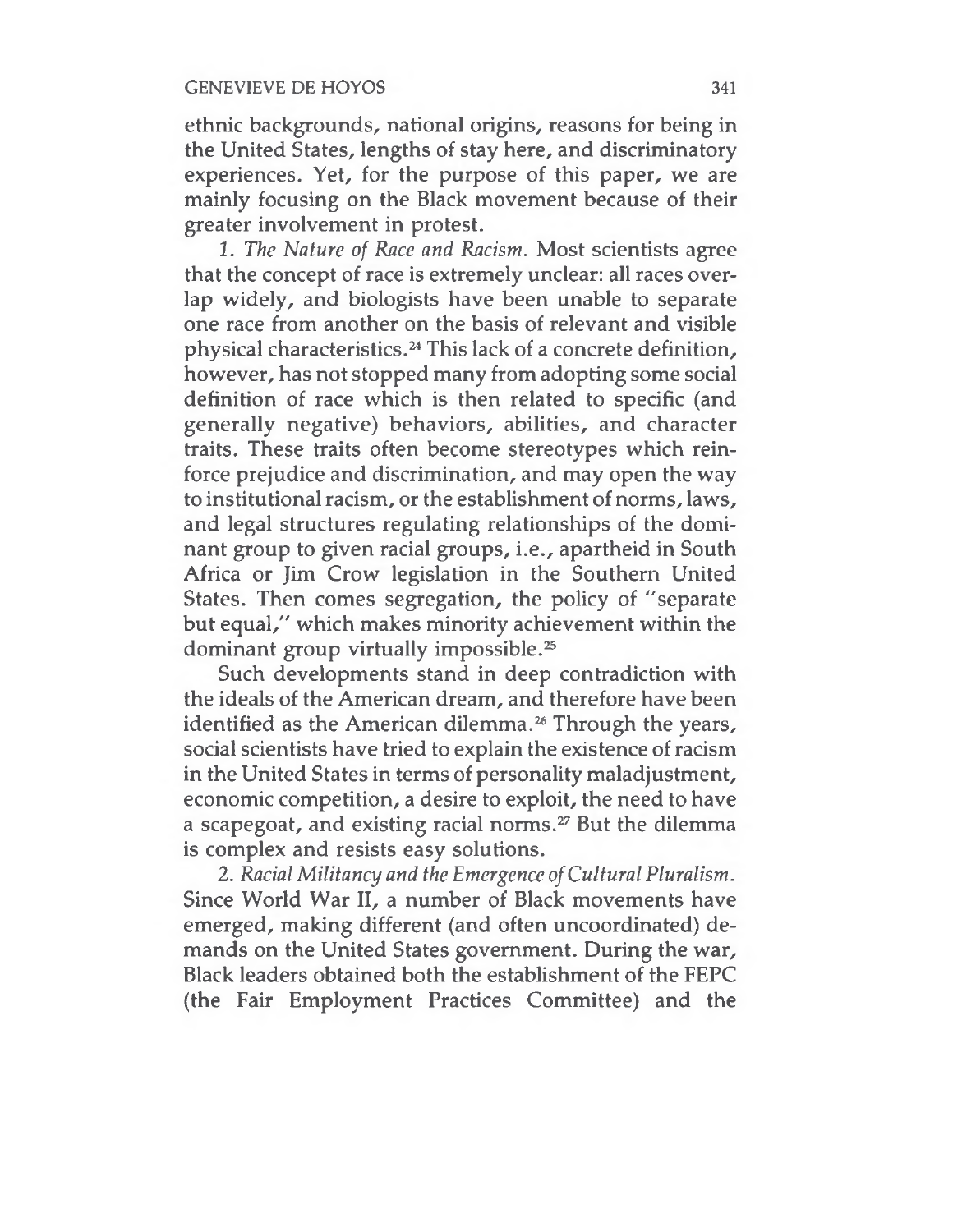desegregation of the armed forces. In 1955, Martin Luther King, through his nonviolent movement, made great gains against arbitrary segregation rules in the South.<sup>28</sup> But for some the movement was too slow. Rioting in the streets of some of our large cities made it clear that the Blacks no longer believed that change could be obtained through peaceful protest.<sup>29</sup> Simultaneously, the Black Muslims organized to demand land for a separate Black nation,<sup>30</sup> while the Black Panther Party threateningly demanded equal treatment.<sup>31</sup> These and other militant groups became part of the Black Power movement which created a great sense of Black pride. Other alienated groups followed suit, forming Brown Power, Red Power, and Yellow Power organizations.

The problems are not over. People of color keep coming to the United States. Cubans, Puerto Ricans, Mexicans, and a number of Central Americans have come to escape economic and political problems. A contingent of Haitians unexpectedly came to escape their poverty. The Southeast Asian political refugees are forming one of the newest racial and ethnic groups. And all along, Samoans, Filipinos, Taiwanese, and people from Hong Kong have continued coming in. In addition, research tells us that, in spite of many government programs, the Black ghettos are still extremely depressed,<sup>32</sup> the Native American reservations still have a limited economic base,<sup>33</sup> and too few Hispanics attend college.<sup>34</sup> In addition, some backlash has occurred, raising the cry of "reverse discrimination."

Yet, much has been done. It all started with racial militancy which brought pride to minority groups for their racial and cultural origins. And it continued with the subsequent involvement of the mass media in a campaign to break down racial and ethnic stereotyping. Now it is no longer considered good form to openly express prejudice and discrimination against racial and ethnic groups. And Affirmative Action, along with various educational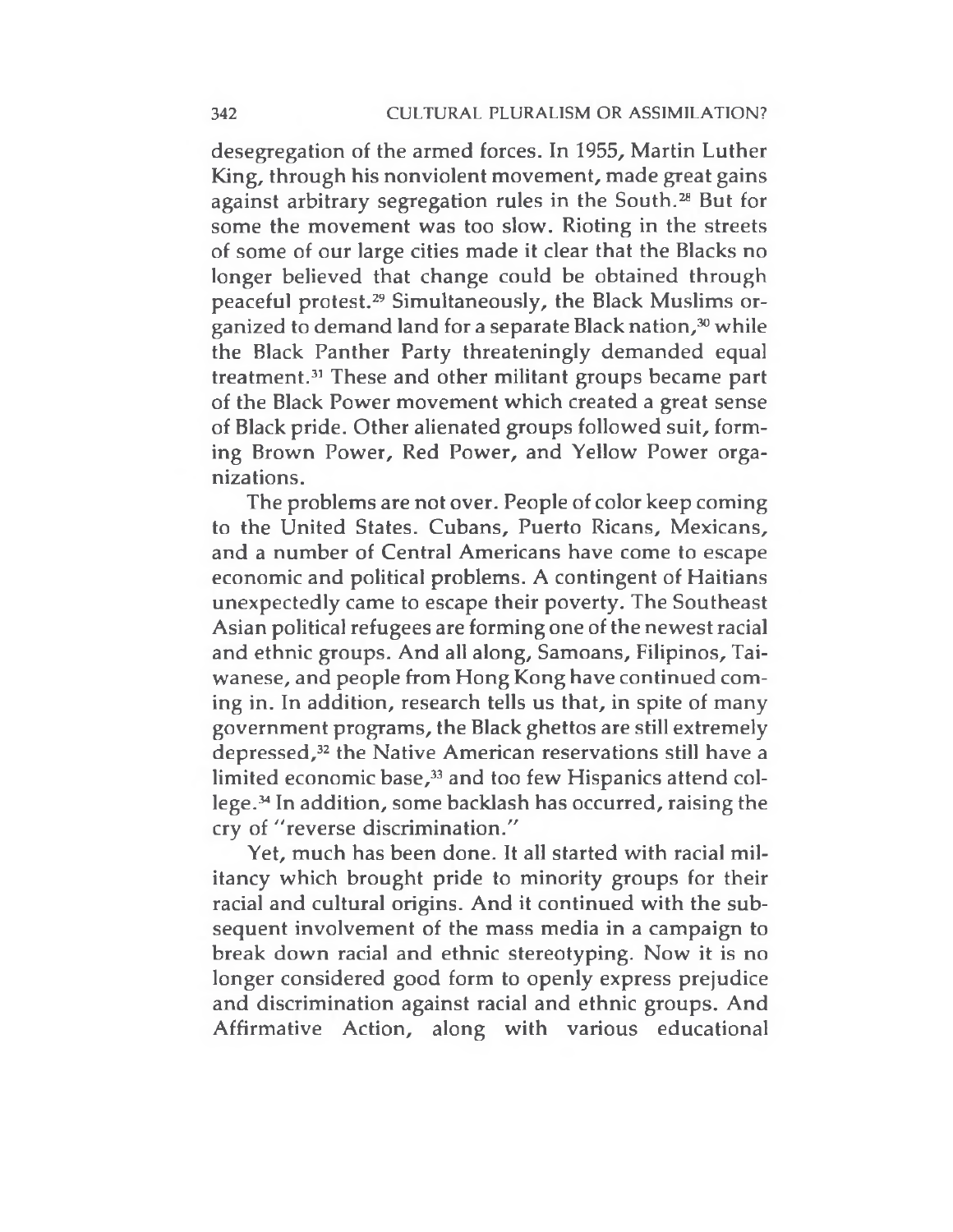programs, provided greater chances for upward mobility among all minorities, greatly enlarging the middle class in all groups.<sup>35</sup>

Simultaneously, the goal of minority assimilation has fallen into disrepute. It was first challenged in the 1960s and 1970s by minority leaders and by minority people in the streets. More recently its viability is being challenged by the general public, supported by a few social scientists. The dominant group no longer feels it can insist that Anglo ways are the best. And minority group members derisively challenge: "What do you want me to do, become a white man?" All these new attitudes reflect cultural pluralism, the new and more permissive approach to minorities which has become popular in our country. This new approach is being enthusiastically adopted by politicians and professionals in their policy statements and is supported by many ethnic groups who express a desire for a qualified assimilation.

Notwithstanding the intense popularity of cultural pluralism, the evidence suggests that cultural pluralism, with its relativistic values and ethics and its enormously attractive appeal for tolerance and normative flexibility, actually may just turn out to be a brand new way of ignoring and isolating minorities.

## **A RATIONAL ARGUMENT AGAINST THE POLICY OF CULTURAL PLURALISM**

Most supporters of cultural pluralism appear to interpret this concept as mutual appreciation of cultural differences, along with a resolve to protect each group's right to maintain their own way of life.<sup>36</sup> As such, it is difficult to quarrel with it because tolerance of cultural differences immediately sounds like a beautiful, obvious, and instant solution to intergroup conflict. Yet the notion is rather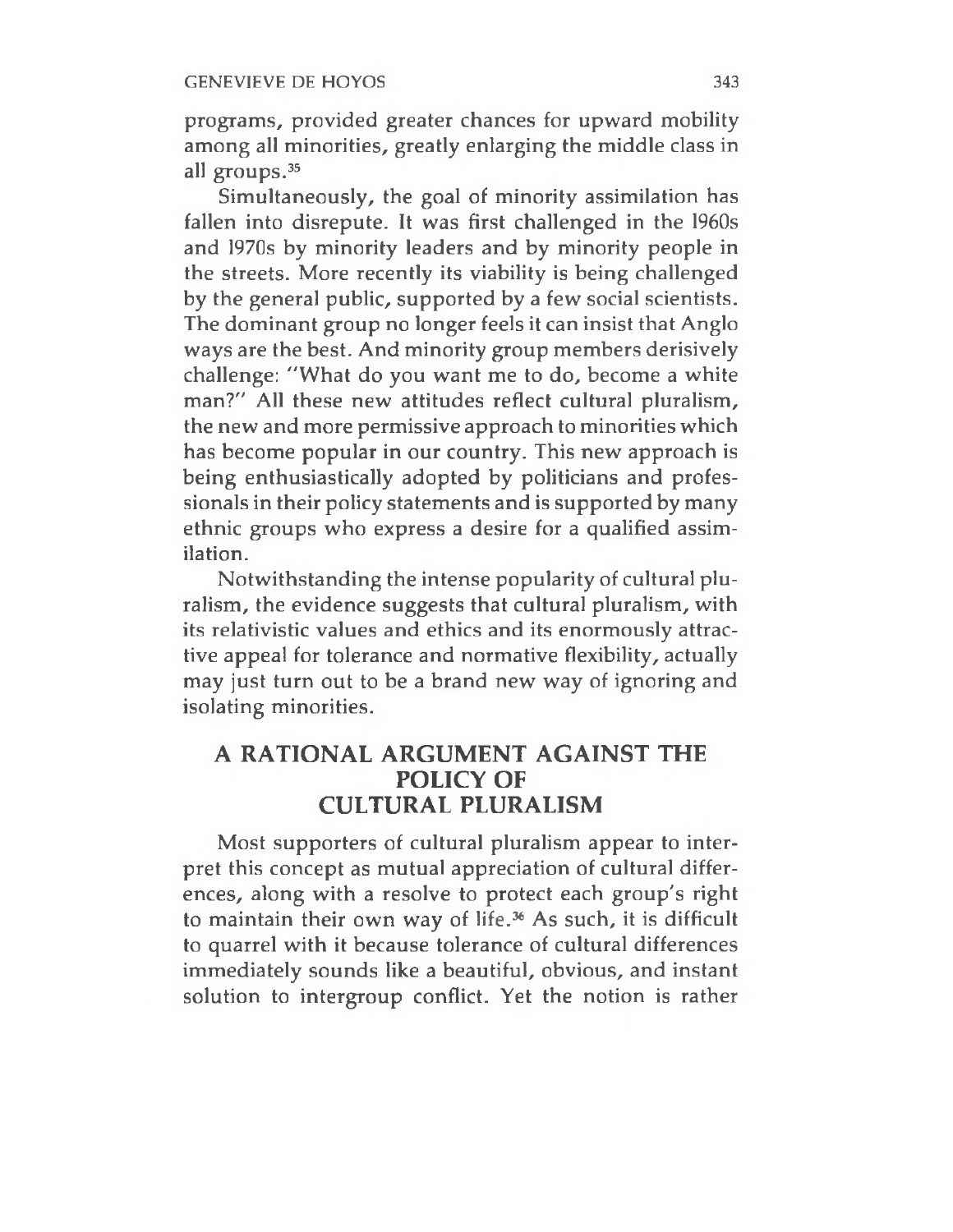simplistic and fails to take into consideration basic principles of human interaction.

In an attempt to identify the core issues in racial and ethnic relations, we will argue, first, that minorities would rather participate in American institutions than being "kindly" tolerated, and second, that tolerance, as a goal, may often interfere with institutional participation. Finally, it will be suggested that institutional participation can only be achieved through either assimilation or separatism, with the warning that separatism often leads to violence. In the process, the point will be made that cultural pluralism is not a viable goal, although it is indispensable as a means to achieving assimilation.

#### **Argument No. 1. Cultural Pluralism or Institutional Participation?**

What is it that minority group members really want $$ tolerance of their differences, that is, cultural pluralism, or full participation in the mainstream of America? Some writers indicate that they want and need both —tolerance and participation.<sup>37</sup> But could this not be somewhat contradictory?

The central problem in ethnic and racial relations is the fact that minorities are not fully participating in the mainstream of America and therefore feel deprived economically and socially. In fact, this deprivation is the central aspect of the most accepted definition of a minority group which is described as any group which, because of its members' ethnic or racial characteristics, has limited access to societal rewards.

Thus, participation in the social structure of the five basic social institutions is absolutely indispensable to members of a society, because occupying basic roles in an institution is the only way to receive social rewards. For example, as family members, we can receive love, acceptance, support, loyalty, security, stability, and roots. As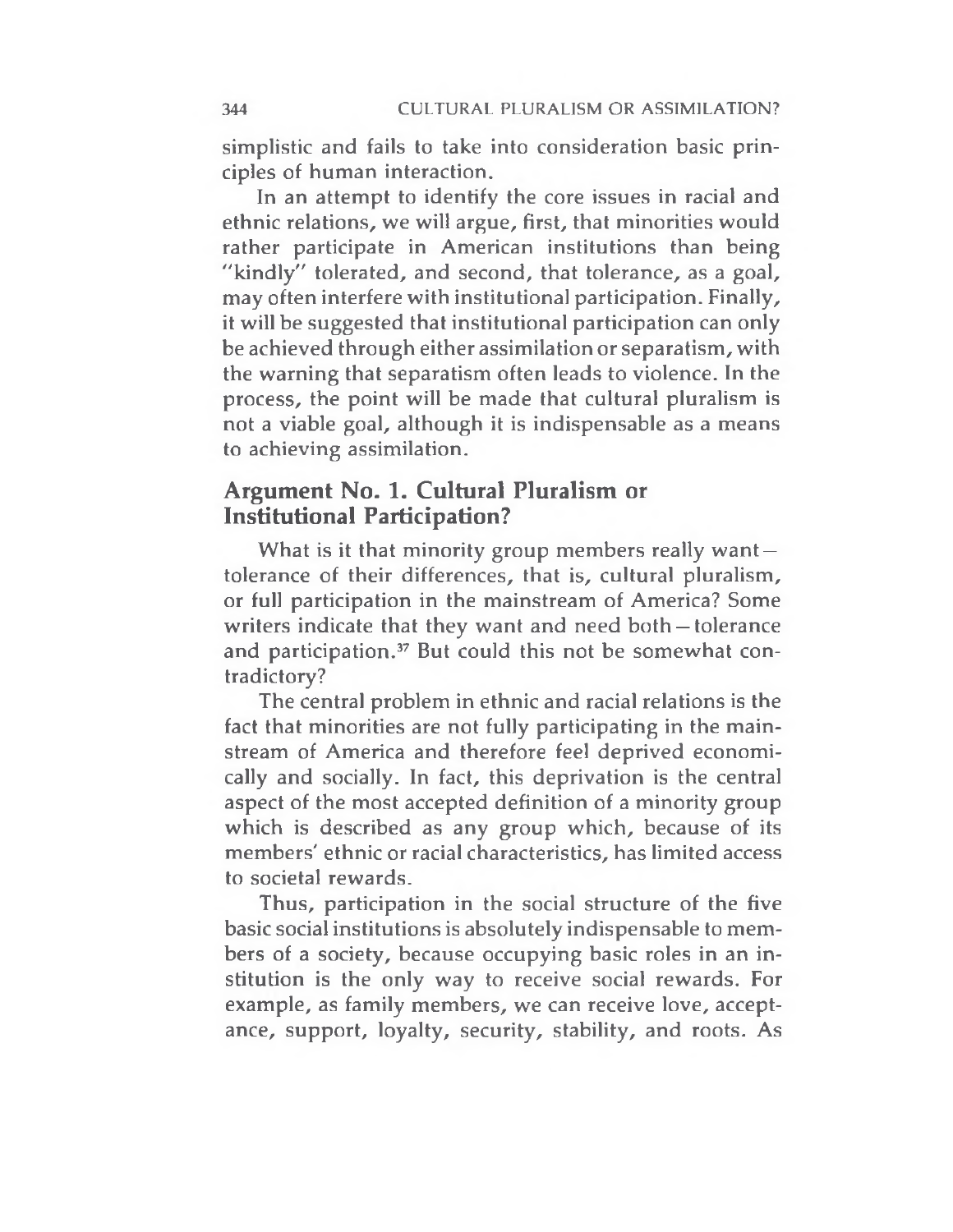members of a community, as citizens, as voters, we get some measure of respect, some feeling that we make a difference, some pride, some security. As students, we get opportunities to gain recognition in scholastic and extracurricular activities as well as a potential status based on the hope of our future achievement. And as church members, we may get a sense of moral commitment, a sense of oneness with others, a sense of eternity.

But above all, in the United States, it is through an occupational role that self-validation comes, because it is through it that clear, immediate, and consistent community and societal rewards are obtained. That is, with a job we are given space to work in, as well as an opportunity to prove our ability and to gain appreciation and recognition from those we work for and those we work with. We are given a chance to gain new knowledge and experience, and we are given some degree of financial security. More importantly, we are given some title, a social status, a sense of who we are vis-a-vis our fellowmen.<sup>38</sup>

Thus, because a job in the United States today is the greatest and most automatic source of social rewards, what is not needed is the type of tolerance which encourages the very patterns which ensure inequality. What we need, on the contrary, is tolerance as a means, tolerance which facilitates full social participation and unavoidably brings cultural assimilation.

## **Argument No. 2. Structural Participation Demands and Facilitates Cultural Assimilation**

Social roles always imply behavioral expectations. Therefore, social roles are always conditionally rewarding. That is, generally speaking, social rewards are given when members of a group conform to their role expectations, and rewards are withdrawn when they do not.<sup>39</sup> Thus, well-integrated members of our society know that, in most jobs, they must come to work every day, on time, and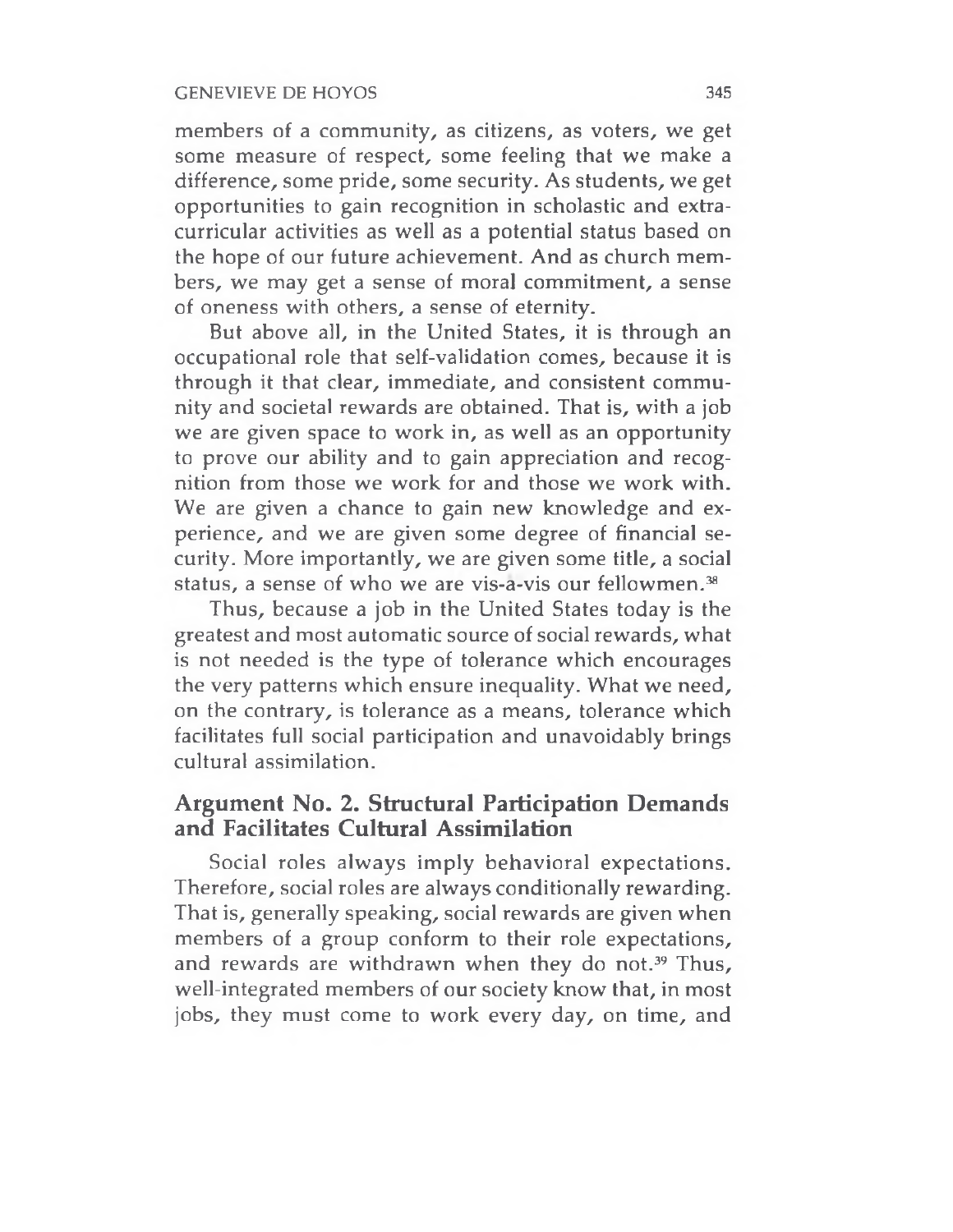work until it is time to go home. And while on the job, they must clearly show that they are performing to the best of their ability. Some leeway is allowed but if deviations from expectations are frequent, obvious, and visible, the opportunity to work may be withdrawn.

Because of cultural pluralism, job expectations are not always understood by members of subcultural groups. For example, a young Native American obtained a university degree. Armed with it, he got a job off the reservation as a white collar worker in an industry. When asked about his job, he explained that every morning he found on his desk a pile of papers to process. He typically completed such tasks by noon. In the afternoon, with nothing to do, he would sit at his desk and read magazines. This lack of awareness of job expectations can be understood if we know that in his family, his father only worked sporadically as a farm laborer, and that he himself had never before held a job. Of course it did not take long for him to lose his position. Now he is back on his reservation.

This true story illustrates the fact that, typically, cultural confrontations take place at the structural level. They occur when an Anglo boss is faced with the problem of compensating for the absence of a Chicano employee who did not show up because his cousins from El Paso came to visit him that day. They take place when an Indian student, in the last semester of her training, decides to go home with no degree, rather than tell her divorced sister (who is visiting with her four children) that she cannot afford to take care of her. They happen when an Anglo-Saxon employee from Appalachia decides, from one day to the next, to quit his job to avoid being bothered by his many creditors.

The fact is that cultural definitions often clash. For instance, in our American society, self-validation comes through a job, while in many other societies, it does not come that way at all. It may come from having servants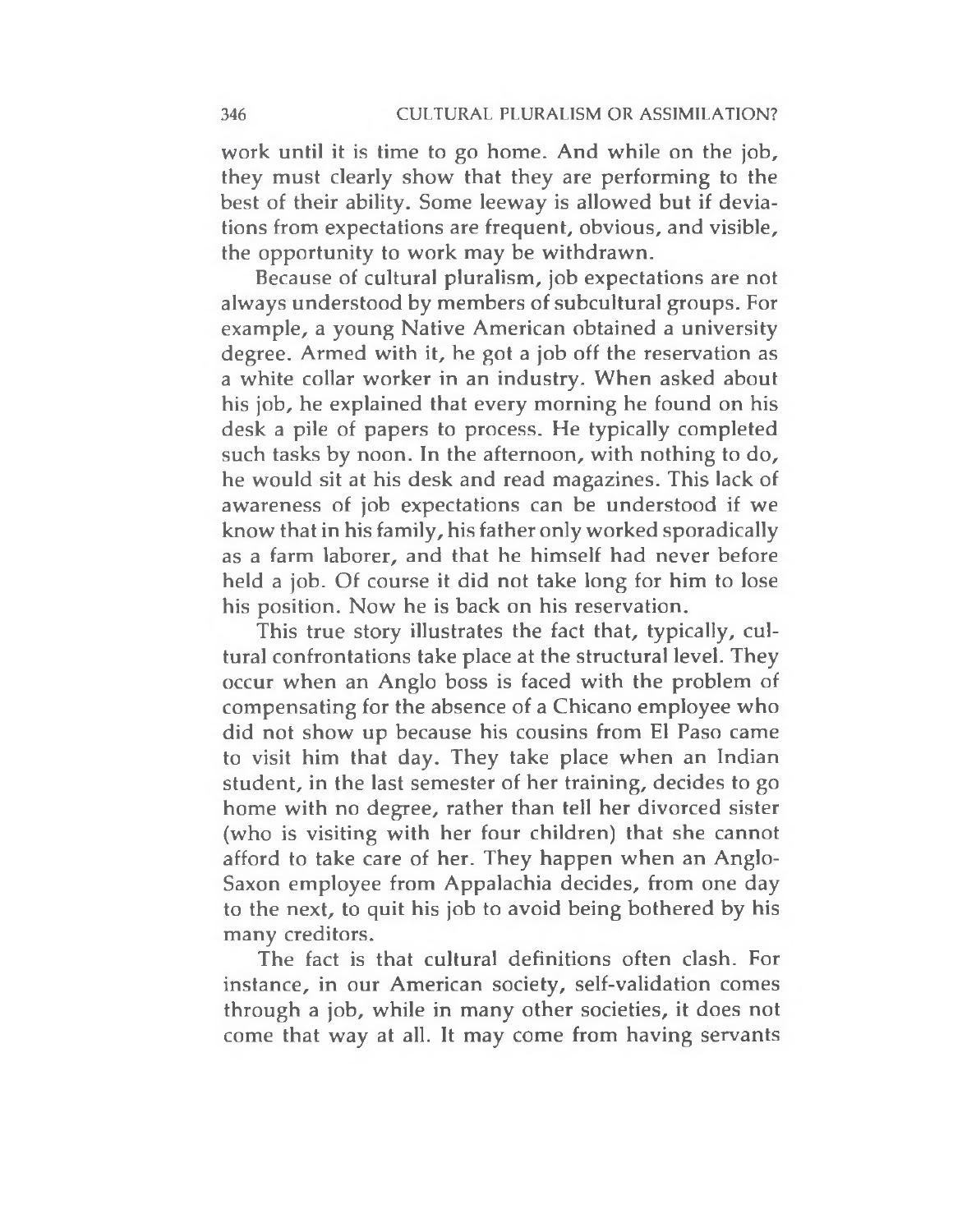and not having to work, as in Spain. It may come from being a leader within the extended family, from being someone on whom everyone can depend, as among many Latin Americans; or being a successful hustler in the inner city; or being a strong fighter and protector among the Mongols; or seeing visions among some Native American tribes of old; or owning cattle among some tribes of Africa; or giving up one's money and social position among Hindus.

But if representatives of these diverse cultures come to settle in our industrial society, wanting to share of our abundance, they will have to act, as a matter of survival, as if they believed that work is their greatest source of satisfaction. And it is in the process of learning this crucial American pattern that they should be given all the patience and tolerance their Anglo middle-class employers can give them, until job responsibility becomes second nature to them. Thus, cultural pluralism may be viable as a means to the end of assimilation, but cannot realistically be seen as an end in itself.

This is because participation not only demands some level of acculturation, but it inexorably brings further acculturation. First it brings external acculturation, the adoption of the more superficial aspects of the new culture (the material things, the language, the manners, the basic norms). Then it introduces the slower process of internal acculturation, the point when social rewards become so emotionally rewarding that identification starts shifting to the dominant group. $40$ 

Thus, cultural pluralism, as a means to an end, allows minority group members to establish some degree of compartmentalization, that is, working like a dominant group member, but living at home according to minority expectations. Eventually, however, secure in the acceptance of the dominant group, family members can venture into other institutions, perhaps first the PTA, then the banking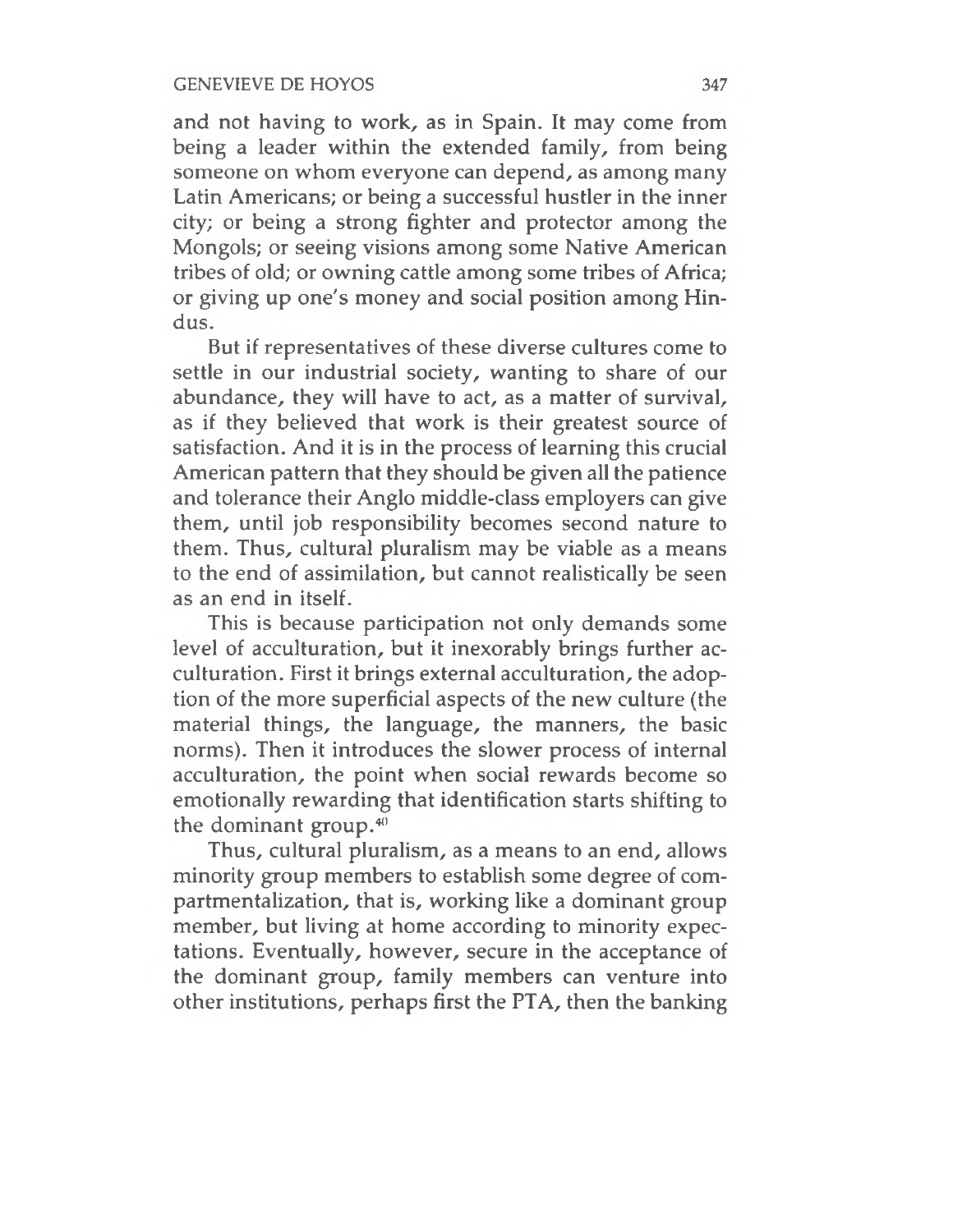system, and then into the health facilities. Then they may decide to seek housing among Anglos and to participate in neighborhood and community affairs. They may even attend a church attended by their neighbors. And as they participate in all basic institutions, they become increasingly like their neighbors, increasingly aware of dominant expectations, and share increasingly in dominant social rewards. Because the dominant group is accepting, they do all this without being pushed into a marginal position, rejected by both groups.

To summarize, because cultural pluralism tends to lead to structural inequality, it cannot stand as a viable goal. On the other hand, participation by minorities in dominant social structures eventually brings assimilation, particularly if the dominant group uses tolerance of differences (or cultural pluralism) as a means to the eventual goal of assimilation.

#### **Argument No. 3. Assimilation or Separatism?**

If full institutional participation (and assimilation) is not facilitated by the dominant group, eventually the minorities will rebel. When they do, one choice they may demand is separatism, that is, their own land to establish their own separate basic institutions, their own society.

From the very beginning, as the young country welcomed new immigrants, the United States chose assimilation as the preferred approach to cross-cultural relations. This accommodating policy is rather rare worldwide, since most other countries have more typically established some version of separatism. But cases of successful separatism are rare, and most eventually end up in violence.

About the only existing case of lasting stability seems to be Switzerland, which has been tremendously successful in maintaining peace between three "separated" cultural groups under one government. For centuries, that country has existed as a peaceful federation uniting three basic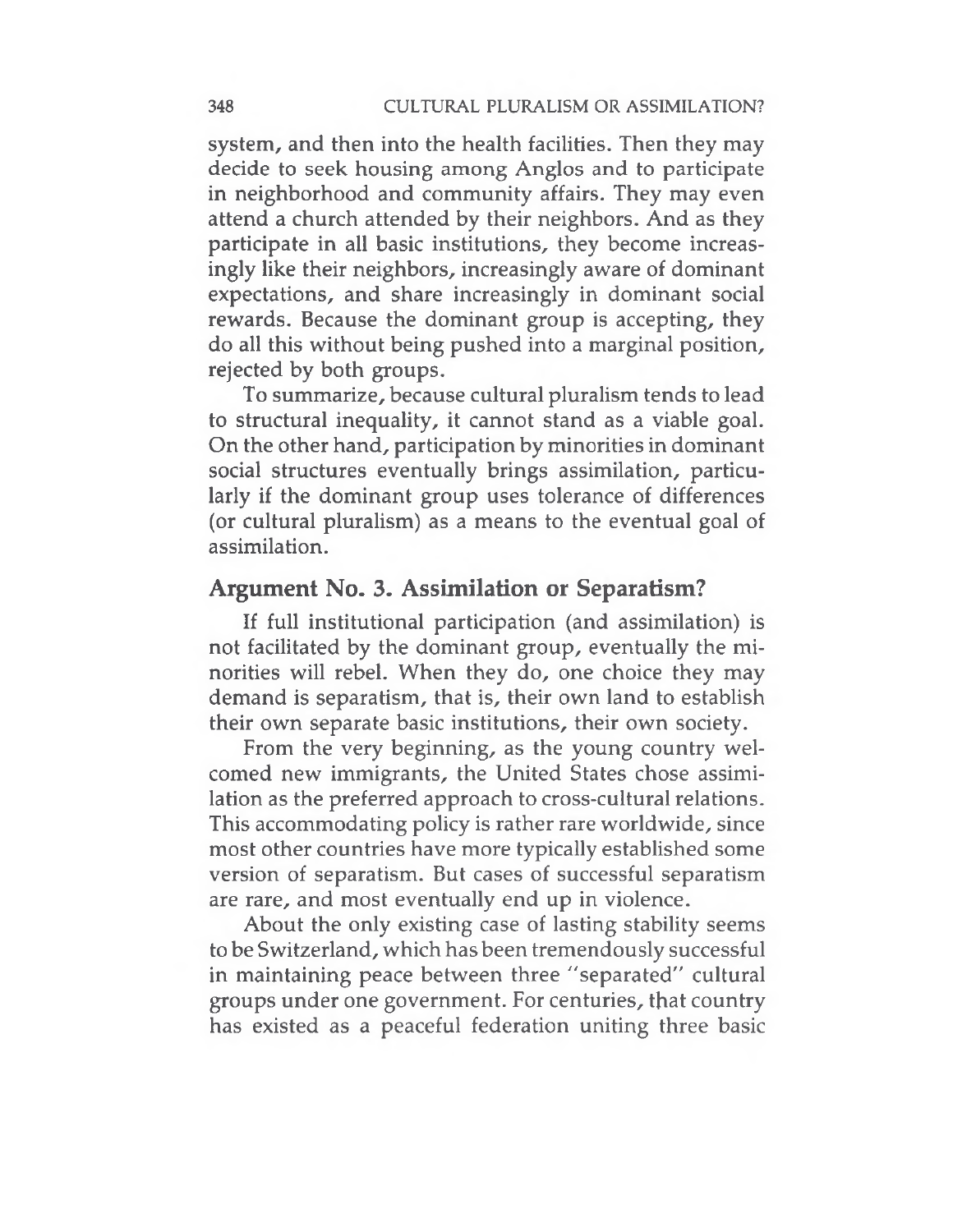geographical and cultural groups (Germans, French, and Italians), and four languages (German, French, Italian, and Romansh). To survive as a nation, the Swiss had to exercise great rationality in organizing a tripartite government, with clearly delineated rules which permit each group to be fully represented in the central government. To preserve this fragile balance of power, however, the country had to establish stringent laws, such as prohibitive rules against migration. And in spite of their impressive record, in the 1970s a violent separatist movement emerged indicating that not even such workable, rational arrangements can totally eliminate conflict.<sup>41</sup>

In Canada, the French Canadians have attempted to maintain some degree of separatism which has yielded a rather fragile coalition, with the status of the French depending entirely on their current political power. Lebanon established a political arrangement similar to that of the Swiss, but it did not last. When they allowed their tenuous balance of power to be disturbed by the incoming Palestinian refugees, civil war came. And in Africa, many tribes, after a repressed but relatively peaceful coexistence under their colonial masters, are now facing one another sometimes in avoidance, and sometimes in fratricide.

Thus, separatism is not an easy solution. Typically, any type of pluralism brings conflict.<sup>42</sup> But separatism, in addition, carries with it the message that the differences involved are irreconcilable, that assimilation is out, and that compromise is no longer an option. And with this comes the depersonalization, the dehumanization of the enemy, which so often leads to violence in confrontation, and occasionally in extermination.<sup>43</sup>

Such confrontation is well described in a prophecy of war:

After many days, slaves shall rise up against their masters, who shall be marshaled and disciplined for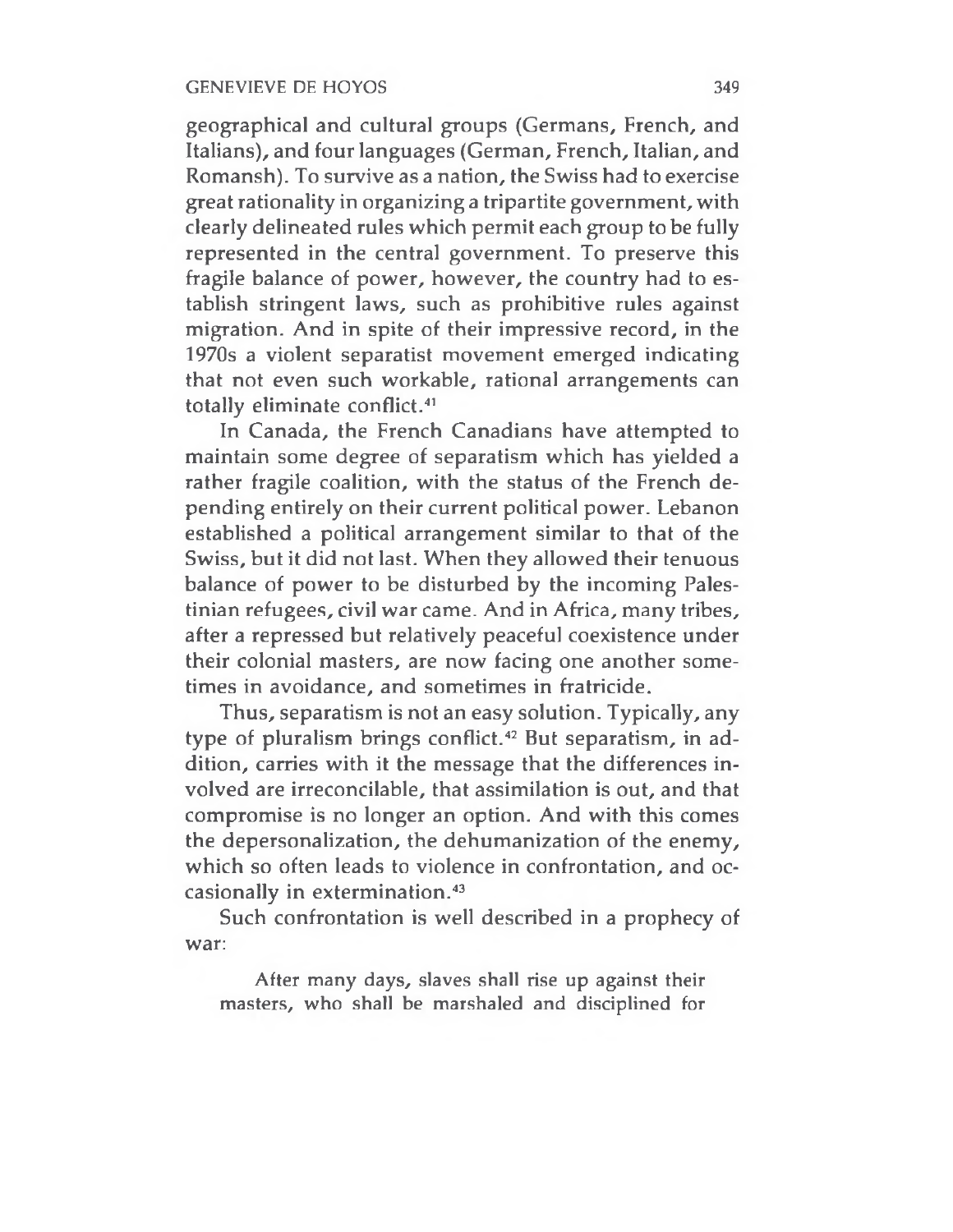war. . . . And thus, with the sword and by bloodshed the inhabitants of the earth shall mourn (D&C 87:4, 6).

As a conclusion, it must be admitted that it is not easy to achieve peace amid differences among human beings. When we compare separatism with assimilation, we can only conclude that separatism is rather risky and that assimilation probably is, in the long run, a more functional goal. Yet, assimilation is not easily achieved. In the United States, the policy of assimilation has worked only when the groups involved were relatively similar racially as well as culturally. And recently, even the assimilation of white Europeans has been questioned. Now, with a sense of failure, the goal of cultural assimilation has been replaced with a new goal: that of cultural pluralism, a nonviable goal because it tends to work against the institutional participation of minorities. No nation can afford to have large segments of its population excluded from occupying conditionally rewarding roles, because only through roles do we share in the societal rewards. When demands for institutional assimilation are not met, minorities have only one other alternative: separatism. But the successful cases of separatism are few, and only for groups who have some land autonomy and similar cultures. Peace, for those who have ambiguous territorial claims and basic cultural differences, is fragile, tenuous, and often turns to violence.

#### **Notes**

1. Leo Kruper, *The Pity of It AU: Polarization of Racial and Ethnic Relations* (Minneapolis: University of Minnesota Press, 1977), 197- 208.

2. Ibid., 170-97.

3. J. Ross Eshleman and Barbara G. Cashion, *Sociology* (Boston: Little, Brown, 1983), 235.

4. Ibid., 233; Richard T. Schaefer, *Racial and Ethnic Groups,* 2nd ed. (Boston: Little, Brown, 1984), 39.

5. Eshleman and Cashion, *Sociology,* 233.

6. Russell R. Dynes, Alfred C. Clarke, Simon Dinitz, and Iwao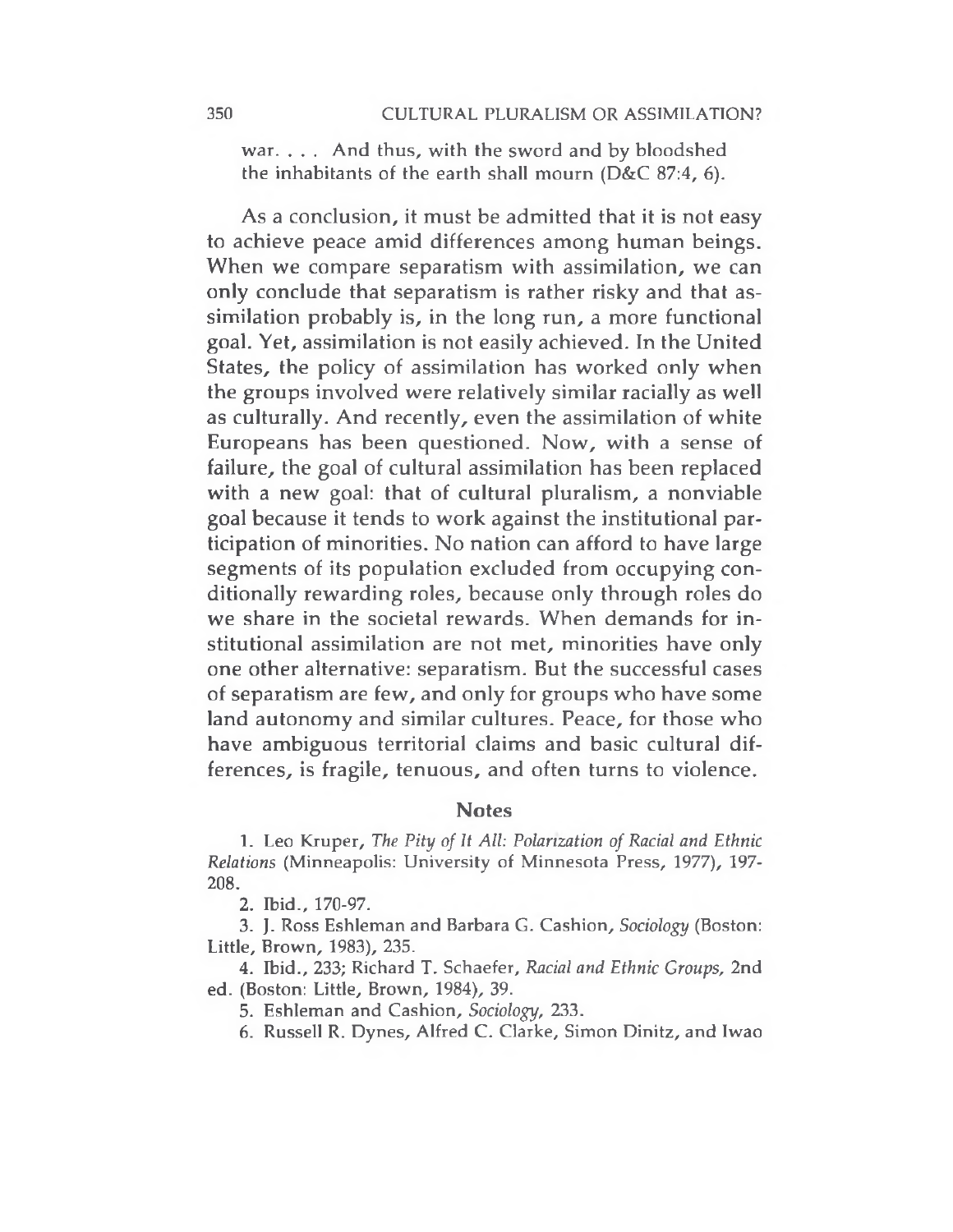Ishino, *Social Problems: Dissensus and Deviation in an Industrial Society* (New York: Oxford University Press, 1964), 312.

7. Rodney Stark, *Sociology* (Belmont, CA: Wadsworth Publishing, 1985), 248; David B. Brinkerhoff and Lynn K. White, *Sociology* (St. Paul, MN: West Publishing, 1985), 233.

8. Gordon W. Allport, *The Nature ofPrejudice* (Garden City, NY: Doubleday-Anchor Books, 1958), 250-68.

9. Dynes, Clarke, Dinitz, and Ishino, *Social Problems,* 312; Schaefer, *Racial and Ethnic Groups,* 115-16.

10. Dynes, Clarke, Dinitz, and Ishino, *Social Problems,* 315-18.

11. Eshleman and Cashion, *Sociology,* 233; Schaefer, *Racial and Ethnic Groups,* 36.

12. Dynes, Clarke, Dinitz, and Ishino, *Social Problems,* 318-21.

13. Ibid., 320.

14. Liston Pope, "Religion and the Class Structure," in Reinhard Bendix and Seymour M. Lipset, eds., *Class Status and Power: A Reader in Social Stratification* (Glencoe, IL: Free Press of Glencoe, 1953), 316- 23.

15. Reba Jo R. Kennedy, "Single or Triple Melting Pot? Intermarriage Trends in New Haven, 1870-1940," *American Journal of Sociology* 49/4 Qanuary 1944): 331-39; Martin N. Marger, *Race and Ethnic Relations: American and Global Perspectives* (Belmont, CA: Wadsworth, 1985), 114. Brinkerhoff and White, *Sociology,* 240. Schaefer, *Racial and Ethnic Groups,* 38-39.

16. Eshleman and Cashion, *Sociology,* 235.

17. Elbert W. Stewart, *The Troubled Land,* 2nd ed. (New York: McGraw-Hill, 1976), 148.

18. Marger, *Race and Ethnic Relations, 76-78.*

19. Eshleman and Cashion, *Sociology,* 220-22,235; Schaefer, *Racial and Ethnic Groups,* 48-49.

20. Eshleman and Cashion, *Sociology,* 221.

21. Brinkerhoff and White, *Sociology,* 254-55; Schaefer, *Racial and Ethnic Groups,* 48-49.

22. Marger, *Race and Ethnic Relations,* 73-74.

23. Eshleman and Cashion, *Sociology,* 233.

24. Ibid., 211-12; Brinkerhoff and White, *Sociology,* 230-31.

25. Eshleman and Cashion, *Sociology,* 212-33; Brinkerhoff and White, *Sociology,* 231; Stark, *Sociology,* 246-47; Charles F. Marden and Gladys Meyer, *Minorities in American Society,* 5th ed. (New York: Van Nostrand, 1978), 28-33.

26. R. Fred Wacker, *Ethnicity, Pluralism, and Race: Race Relations Theory in America before Nyrdal* (Westport, CT: Greenwood Press, 1983), 80-83.